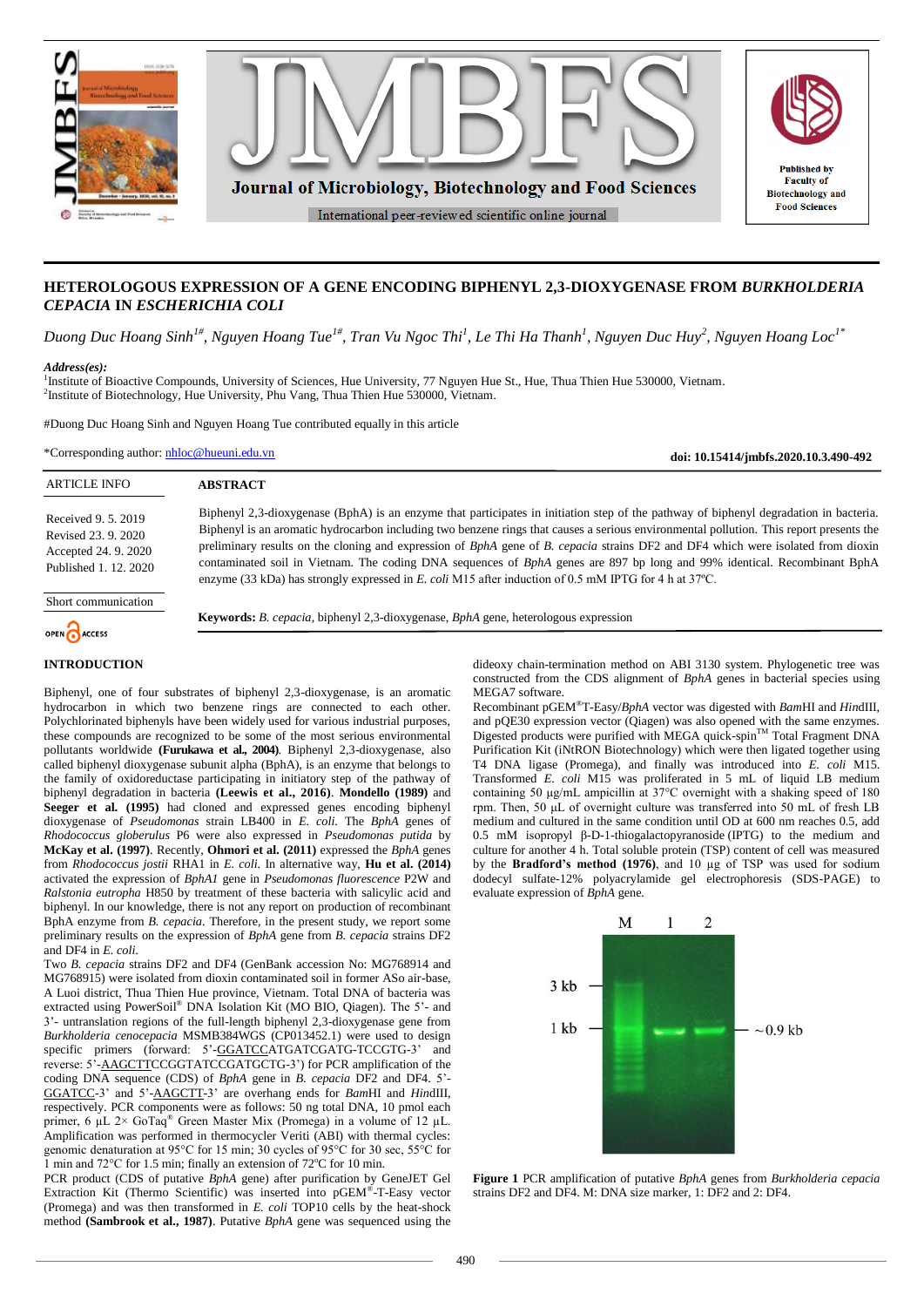PCR amplification of putative *BphA* gene (CDS) from *B. cepacia* DF2 and DF4 with specific primers was showed in Figure 1. The amplicons have sizes as expected with approximately 0.9 kb in length. The nucleotide sequence**s** of the amplicons are 99% identical to a gene encoding biphenyl 2,3-dioxygenase of *B. cepacia* INT3-BP177 (AOI85724.1). Two sequences of *BphA* genes from DF2 and DF4 were deposited in GenBank with accession numbers of MF953295.1

and MF953300.1, respectively. Figure 2 shows the alignment of deduced amino acid sequences between three *BphA* genes from *B. cepacia* DF2, DF4 and INT3- BP177. The identity levels of all proteins are also 99%.

| DF <sub>2</sub><br>DF4<br>INT3-BP177 1 | 1<br>1 | MIDVRALGYVVVELTRVDAWRRYAEDVLGMOALDAPDGALYLKMDERDFRYVIVPGSHDR<br>MIDVRALGYVVVENTRVDAWRRYAEDVLGMOALDAPDGALYLKMDERDFRYVIVPGSFDR<br>MIDVRALGYVVVELTRVDAWRRYAEDVLGMOALDAPDGALYLKMDERDFRYVIVPGSLDR | 60<br>60<br>60 |
|----------------------------------------|--------|----------------------------------------------------------------------------------------------------------------------------------------------------------------------------------------------|----------------|
| DF <sub>2</sub>                        | 61     | YFASGWELPDGAAFDAALAVLORAGVEPIRATPAEAVLRRVOAMAWCTDPSGNRHELYWG                                                                                                                                 | 120            |
| DF4                                    | 61     | YFASGWELPDGAAFDAALAVLORAGVEPIRATPAEAALRRVOAMAWCTDPSGNRHELYWG                                                                                                                                 | 120            |
| <b>INT3-BP177</b>                      | 61     | YFASGWELPDGAAFDAALAVLORAGVEPIRATPAEAALRRVOAMAWCTDPSGNRHELYWG                                                                                                                                 | 120            |
| DF <sub>2</sub>                        | 121    | ARCDFRRFVSPLGVAHFVTGDMGLGHAVLPAPOFDATDAFVRGVLGFELSDIYRVKFTPD                                                                                                                                 | 180            |
| DF4                                    | 121    | ARCDFRRFVSPLGVAHFVTGDMGLGHAVLPAPOFDATDAFVRGVLGFELSDIYRVKFTPD                                                                                                                                 | 180            |
| <b>INT3-BP177</b>                      | 121    | ARCDFRRFVSPLGVAHFVTGDMGLGHAVLPAPOFDATDAFVRGVLGFELSDIYRVKFTPD                                                                                                                                 | 180            |
| DF <sub>2</sub>                        | 181    | PAEPEKRIHFMHCRNARHHSLALFEMAVPSGCVHVMAEVDSMDEVGRALDRVAAHDVKMS                                                                                                                                 | 240            |
| DF4                                    | 181    | PAEPEKRIHFMHCRNARHHSLALFEMAVPSGCVHVMAEVDSMDEVGRALDRVAAHDVKMS                                                                                                                                 | 240            |
| <b>INT3-BP177</b>                      | 181    | PAEPEKRIHFMHCRNARHHSLALFEMAVPSGCVHVMAEVDSMDEVGRALDRVAAHDVKMS                                                                                                                                 | 240            |
| DF <sub>2</sub>                        | 241    | ATLGRHCNDOMISFYMKTPGGFDLEYGFGGLTVDWSKHAVFEATKVSOWGHDFSIGYR                                                                                                                                   | 298            |
| DF4                                    | 241    | ATLGRHCNDQMISFYMKTPGGFDLEYGFGGLTVDWSKHAVFEATKVSQWGHDFSIGYR                                                                                                                                   | 298            |
| <b>INT3-BP177</b>                      | 241    | ATLGRHCNDOMISFYMKTPGGFDLEYGFGGLTVDWSKHAVFEATKVSOWGHDFSIGYR                                                                                                                                   | 298            |

**Figure 2** The alignment of deduced amino acid sequences from three *BphA* genes of *Burkholderia cepacia* strains DF2 (AXL14076.1), DF4 (AXL14081.1) and INT3- BP177 (AOI85724.1). Black boxes are different amino acids.

The *BphA* genes from two strains *B. cepacia* DF2 and DF4 were subjected to phylogenetic analysis using MEGA7 software. The phylogenetic tree was created using Marximum Likelihood method **(Tamura and Nei, 1993; Kumaret et al., 2015)** with bootstrap support of 1000 replicates. The tree is drawn to scale, with branch lengths measured in the number of substitutions per site. From results are shown in Figure 3, it can be seen that corresponding genes cluster with very high bootstrap values. This proves that the *BphA* genes are highly preserved in *Burkholderia* genus. The tree helps show orthologs and paralogs of these genes in *B. cepacia, B. cenocepacia* and *B. stabilis*.

Expression of *BphA* genes from DF2 and DF4 in *E. coli* M15 was induced with IPTG. SDS-PAGE showed that BphA enzyme was produced in high content and they have molecular weight (MW) as expected (approximately 33 kDa) corresponding to deduced amino acid sequences (298 aa) (Fig 4).



**Figure 3** Molecular phylogenetic analysis of BphA genes encoding biphenyl 2,3 dioxygenases from strains *Burkholderia cepacia*, *Burkholderia cenocepacia* and *Burkholderia stabilis*. The percentage of trees in which the associated taxa clustered together is shown next to the branches.

Several previous reports showed the *BphA* gene has been expressed in various host cells. For example, **McKay et al. (1997)** heterologously expressed biphenyl dioxygenase genes from *R. globerulus* P6 in *P. putida* cells. **Ohmori et al. (2011)** obtained BphAc enzyme (MW of 11.5 kDa) of *R. jostii* RHA1 from recombinant *E. coli* Rosetta (DE3) pLacI cells. According to **Haddock and Gibson (1995)**, biphenyl 2,3-dioxygenase from *Pseudomonas* sp. LB400 is composed of a large (alpha) subunit (approx. 53.3 kDa) and small (beta) subunit (approx. 27.3 kDa). While biphenyl 2,3-dioxygenase alpha subunit from *Cupriavidus* sp. WS (G-44364, MetaCyc) has a molecular weight of 51.649 kDa that estimated from the nucleotide sequence.



**Figure 4** SDS-PAGE of total soluble protein from recombinant *Escherichia coli* M15 containing pEQ30/*BphA* vector. M: protein molecular weight marker. 1: non-transformed *Escherichia coli* M15. 2: *BphA* gene from DF2 was induced with IPTG. 3: *BphA* gene from DF2 was non-induced with IPTG. 4, 6 and 8: *BphA* gene from DF4 was induced with IPTG. 5, 7 and 9: *BphA* gene from DF4 was non-induced with IPTG. Arrow indicates bands of recombinant biphenyl 2,3dioxygenase in *Escherichia coli* M15.

**Aknowledgments:** This study was supported by Department of Science and Technology, Thua Thien Hue Province, Vietnam (Code: TTH.2016-KC.03). The authors would also like to thank Hue University, Vietnam for supporting this study.

### **REFERENCES**

Bradford, M.M. (1976). A rapid and sensitive method for the quantitation of microgram quantities of protein utilizing the principle of protein-dye binding.<br>Analytical Biochemistry  $72(1-2)$  248-254 *Analytical Biochemistry*, 72(1-2), [https://doi.org/10.1006/abio.1976.9999.](https://doi.org/10.1006/abio.1976.9999)

Furukawa, K., Suenaga, H., & Goto, M. (2004). Biphenyl dioxygenases: Functional versatilities and directed evolution. *Journal of Bacteriology*, 186(16), 5189-5196[. https://doi.org/10.1128/JB.186.16.5189-5196.2004.](https://doi.org/10.1128/JB.186.16.5189-5196.2004)

Haddock, J.D., & Gibson, D.T. (1995). Purification and characterization of the oxygenase component of biphenyl 2,3-dioxygenase from *Pseudomonas* sp. strain LB400. *Journal* of *Bacteriology*, 177(20), https://doi.org/10.1128/jb.177.20.5834-5839.1995

Hu, C., Zhang, Y., Tang, X., & Luo, W. (2014). PCB biodegradation and *bphA1* gene expression induced by salicylic acid and biphenyl with *Pseudomonas fluorescence* P2W and *Ralstonia eutropha* H850. *Polish Journal of Environmental Studied*, 23(5), 1591-1598.

Kumar, S., Stecher, G., & Tamura, K. (2015). MEGA7: Molecular evolutionary genetics analysis version 7.0. *Molecular Biology and Evolution*, 33(7): 1870-